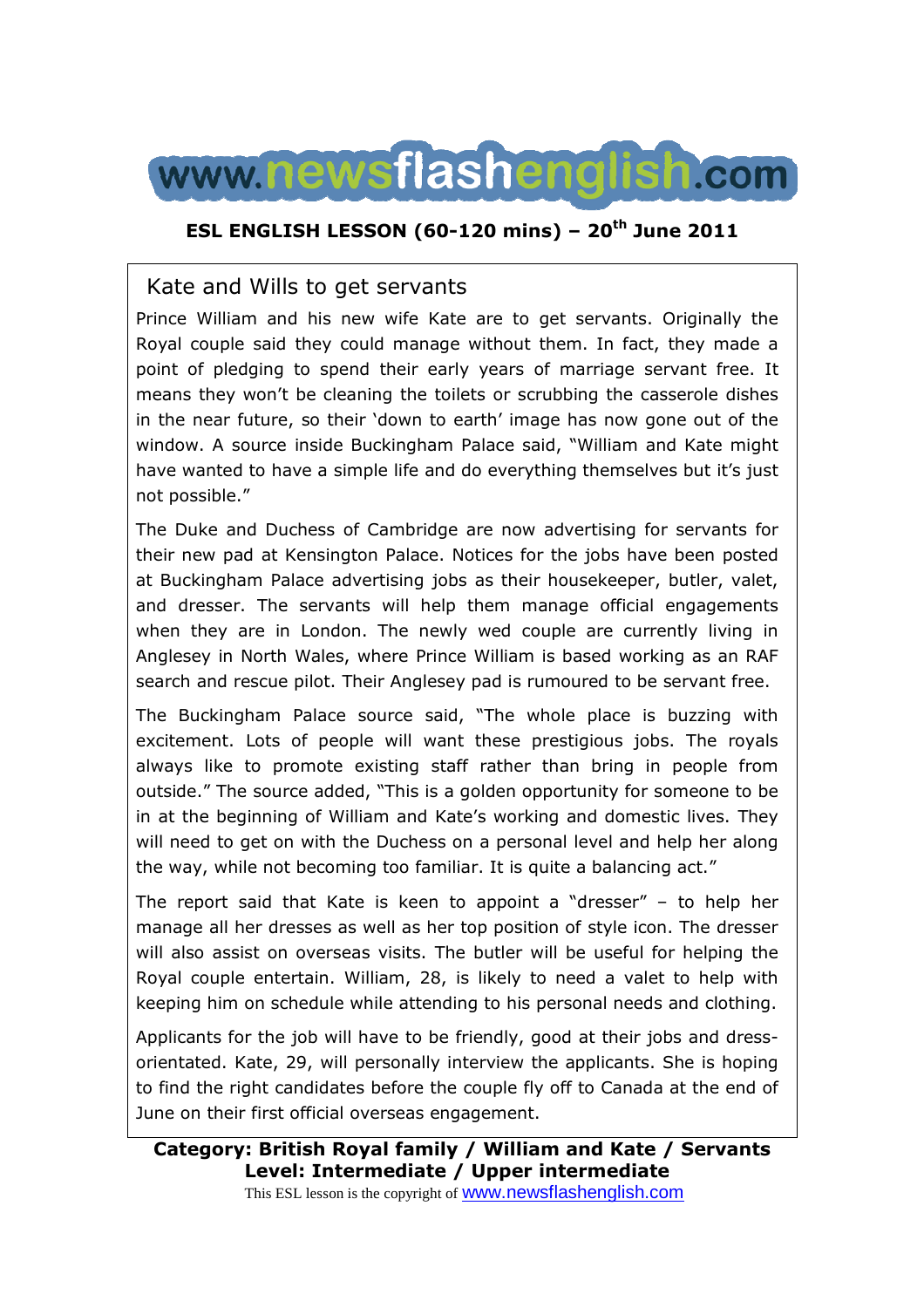# **EXERCISES**

1. The Duke and Duchess of Cambridge: Briefly, what three things do you know about the Duke and Duchess of Cambridge? Go round the room swapping details.

2. Dictation: The teacher will read four to six lines of the article slowly and clearly. Students will write down what they hear. The teacher will repeat the passage slowly again. Self-correct your work from page one - filling in spaces and correcting mistakes. Be honest with yourself on the number of errors. Advise the teacher of your total number of errors. Less than five is very good. Ten is acceptable. Any more is room for improvement! More than twenty - you need to do some work!

3. Reading: The students should now read the article aloud, swapping readers every paragraph.

4. Vocabulary: Students should now look through the article and underline any vocabulary they do not know. Look in dictionaries. Discuss and help each other out. The teacher will go through and explain any unknown words or phrases.

5. The article: Students should look through the article with the teacher.

- a) What is the article about?
- b) What do you think about the article?

6. Kate and Wills: Think of five things you know about Wills since he got married. Then add five things you know about Kate since she became his wife. Write them below. Explain to your partner why you chose these.

| Five things about Wills | Five things about Kate |
|-------------------------|------------------------|
|                         |                        |
|                         |                        |
|                         |                        |
|                         |                        |
|                         |                        |

**The teacher** will choose some pairs to discuss their findings in front of the class.

7. Let's think! In pairs. On the board write as many words as you can to do with *The Duke and Duchess of Cambridge*. *One-two minutes.* Compare with other teams. Using your words compile a short dialogue together.

8. Let's roleplay 1: The interview: *In pairs/groups.* You are in Kensington Palace in London. One of you is the Duchess of Cambridge; the other student(s) is/are the applicant(s). You are here for one of the following positions at Kensington Palace; valet, butler, housekeeper or dresser. The Duchess is interviewing the candidates for the job. Good luck! Allow 2-5 minutes maximum per candidate. *5-10 minutes.*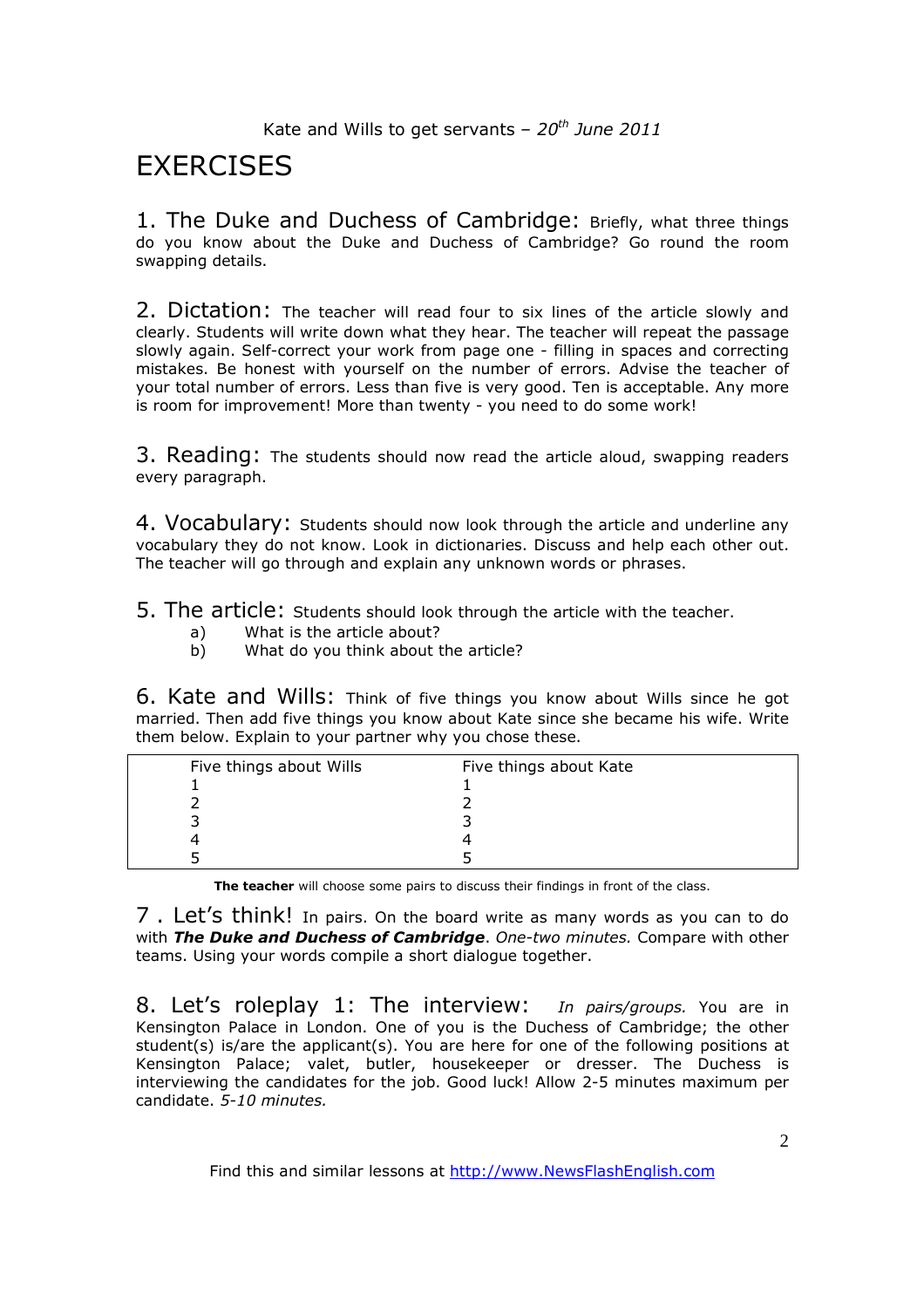9. Let's roleplay 2: Radio London: In pairs/groups. One of you is the interviewer. The others are one of the following people who currently are employed as servants elsewhere. You are in the *Radio London* studio in London. Today's interview is about: *Kate and Wills getting servants.* The interviewer is keen to find out what you do in your current job. Would you like to work for the young Royals?

| A housekeeper | A valet   |  |
|---------------|-----------|--|
| A butler      | A dresser |  |

**The teacher** will choose some pairs to roleplay their interview in front of the class.

10. Let's do 'The Article Quiz': Have the students quiz each other in pairs. They score a point for each correct answer and half a point each time they have to look at the article for help. See who can get the highest score!

#### **Student A**

- 1) What is the official title of William and Kate?
- 2) What jobs have been advertised?
- 3) Where are the jobs for?
- 4) Where is Will's and Kate's other pad?
- 5) What happens at the end of June?

#### **Student B**

- 1) Who is interviewing the applicants?
- 2) How old is the Royal couple?
- 3) Sum up what the royal source said.<br>4) What won't the Royal couple be doir
- 4) What won't the Royal couple be doing?<br>5) What did the Royal couple say originally
- What did the Royal couple say originally?

11. Let's think! In pairs, think of five items a valet, butler, housekeeper and dresser do. Write them below. Discuss together.

| Five things a valet does       | Five things a butler does  |
|--------------------------------|----------------------------|
|                                |                            |
|                                |                            |
|                                |                            |
|                                |                            |
|                                |                            |
| Five things a housekeeper does | Five things a dresser does |
|                                |                            |
|                                |                            |
|                                |                            |
|                                |                            |
|                                |                            |

**The teacher** will choose some pairs to discuss their findings in front of the class.

12. Let's write an e-mail: Write and send a 200 word e-mail to your teacher entitled: **British Royal couple to get servants**. Your e-mail can be read out in class.

13. Sentence starters: Finish these sentence starters. Correct your mistakes. Compare what other people have written.

- a) The British Royal couple \_\_\_\_\_\_\_\_\_\_\_\_\_\_\_\_\_\_\_\_\_\_\_\_\_\_\_\_\_\_\_\_\_\_\_\_\_\_\_\_\_\_
- b) Kate and Wills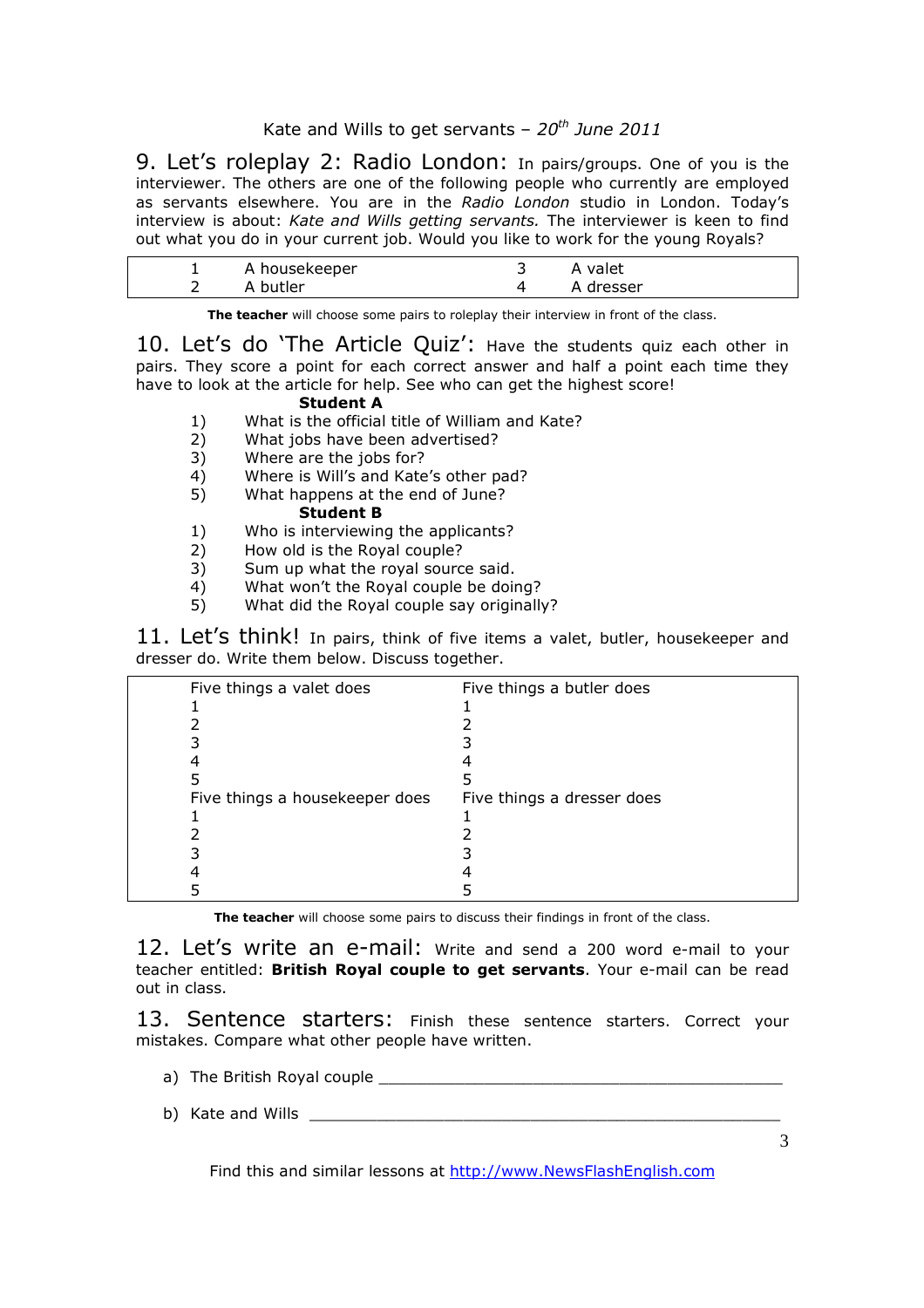## DISCUSSION

#### **Student A questions**

- 1) Did the headline make you want to read the article?<br>2) Where is Cambridge?
- 2) Where is Cambridge?<br>3) What advice would
- What advice would you give the Duke of Cambridge, from his point of view, about each the applicants his wife is choosing of butler, valet, housekeeper and dresser?
- 4) Would you like to visit Anglesey? Why? Why not?
- 5) Think of three things you know about Anglesey or Wales.
- 6) Do you think there will be a lot of competition from servants in Buckingham Palace for these jobs? Explain.
- 7) Should Kate and Wills have servants?<br>8) Would you like to have servants? Why
- 8) Would you like to have servants? Why? Why not?<br>9) Just how useful will these servants be for the Roy
- Just how useful will these servants be for the Royal couple?
- 10) 'The Royal couple might want a simple life but it is just not possible.' Explain this sentence.

#### **Student B questions**

- 1) What do you think about what you read?
- 2) Where is Anglesey?
- 3) Where is Kensington Palace? What do you know about it?
- 4) Would you like to apply for these jobs? Why? Why not?<br>5) What advice would you give the Duchess about each o
- What advice would you give the Duchess about each of the applicants for the jobs of butler, valet, housekeeper and dresser?
- 6) Would you like to visit Cambridge? Why? Why not?
- 7) Think of three things you know about Cambridge.
- 8) What do you know about RAF search and rescue pilots?
- 9) What do you think of Prince William being an air sea search and rescue pilot?
- 10) Did you like this discussion?

# SPEAKING

### Let's discuss! The Duke and Duchess of Cambridge *Allow 10-15 minutes – As a class / small groups / pairs / 1 to 1*

Consider the following to discuss:

 **20 things you know about the Duke and Duchess of Cambridge** 

The teacher can moderate the session.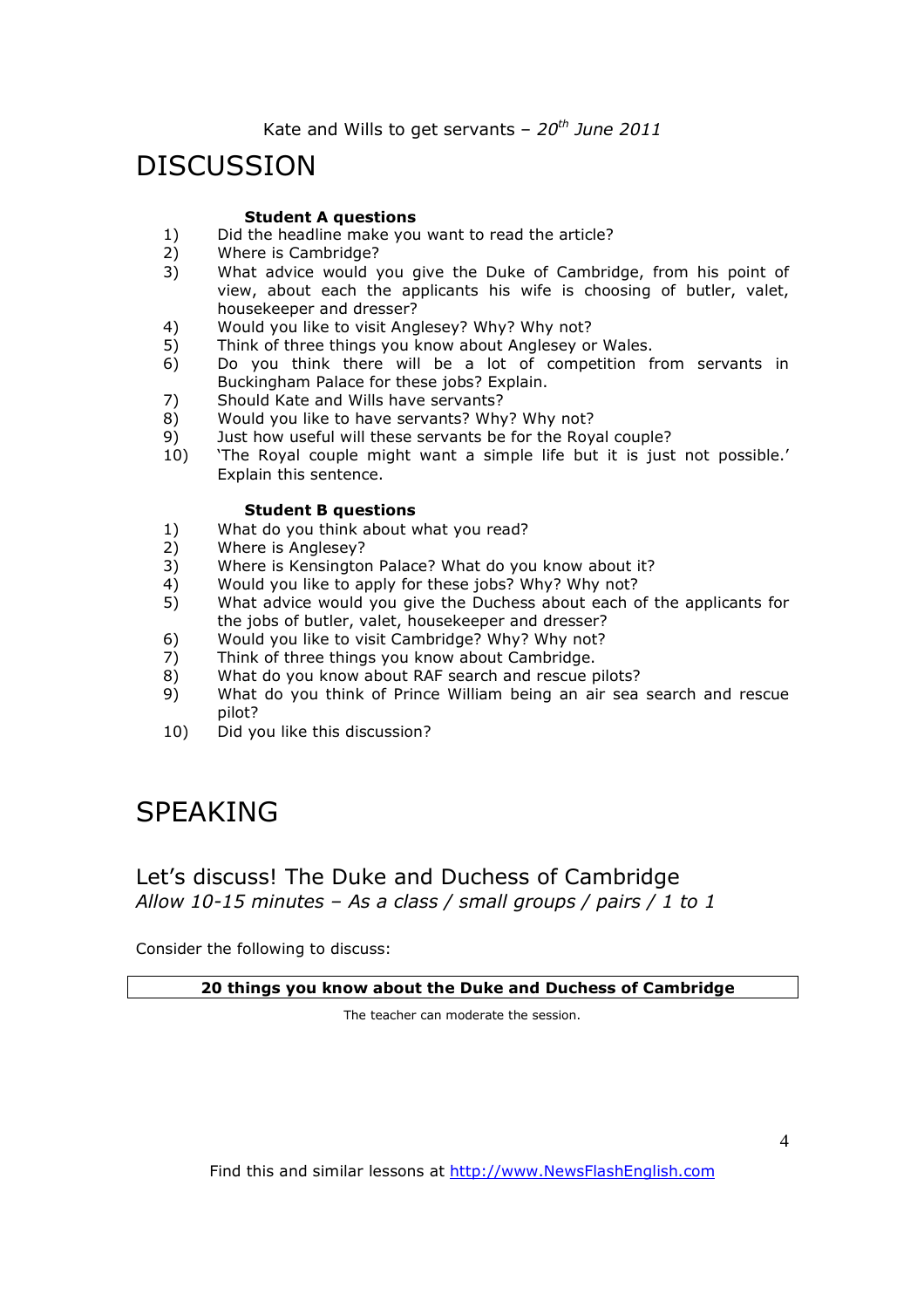## GAP FILL: READING:

*Put the words into the gaps in the text.* 

### Kate and Wills to get servants

*pilot*

Prince William and his new wife Kate are to get (1) . Originally the Royal couple said they could manage without them. In fact, they made a point of pledging to spend their early years of marriage servant free. It means they won't be cleaning the toilets or scrubbing the (2)\_\_\_\_\_ dishes in the near future, so their 'down to earth' image has now gone out of the window. A source inside Buckingham Palace said, "William and Kate might have wanted to have a (3)\_\_\_\_\_ life and do everything themselves but it's just not possible." *dresser butler jobs casserole*

The Duke and Duchess of Cambridge are now advertising for servants for their new (4)\_\_\_\_\_ at Kensington Palace. Notices for the jobs have been posted at Buckingham Palace advertising  $(5)$  as their housekeeper,  $(6)$  , valet, and  $(7)$  ... The servants will help them manage official engagements when they are in London. The newly wed couple are currently living in Anglesey in North Wales, where Prince William is based working as an RAF search and rescue (8)\_\_\_\_\_. Their Anglesey pad is rumoured to be servant free. *pad simple servants*

The Buckingham Palace source said, "The whole place is buzzing with excitement. Lots of people will want these (1) \_\_\_\_\_ jobs. The royals always like to (2)\_\_\_\_\_ existing staff rather than bring in people from outside." The source added, "This is a golden opportunity for someone to be in at the beginning of William and Kate's working and (3)\_\_\_\_\_ lives. They will need to get on with the Duchess on a personal level and help her along the way, while not becoming too (4) The state a balancing act." *familiar manage couple schedule*

The report said that Kate is keen to appoint a "dresser" – to help her (5) all her dresses as well as her top position of style icon. The dresser will also assist on overseas visits. The butler will be useful for helping the royal (6) entertain. William, 28, is likely to need a  $(7)$  \_\_\_\_\_ to help with keeping him on  $(8)$ \_\_\_\_ while attending to his personal needs and clothing. *domestic prestigious promote*

*valet*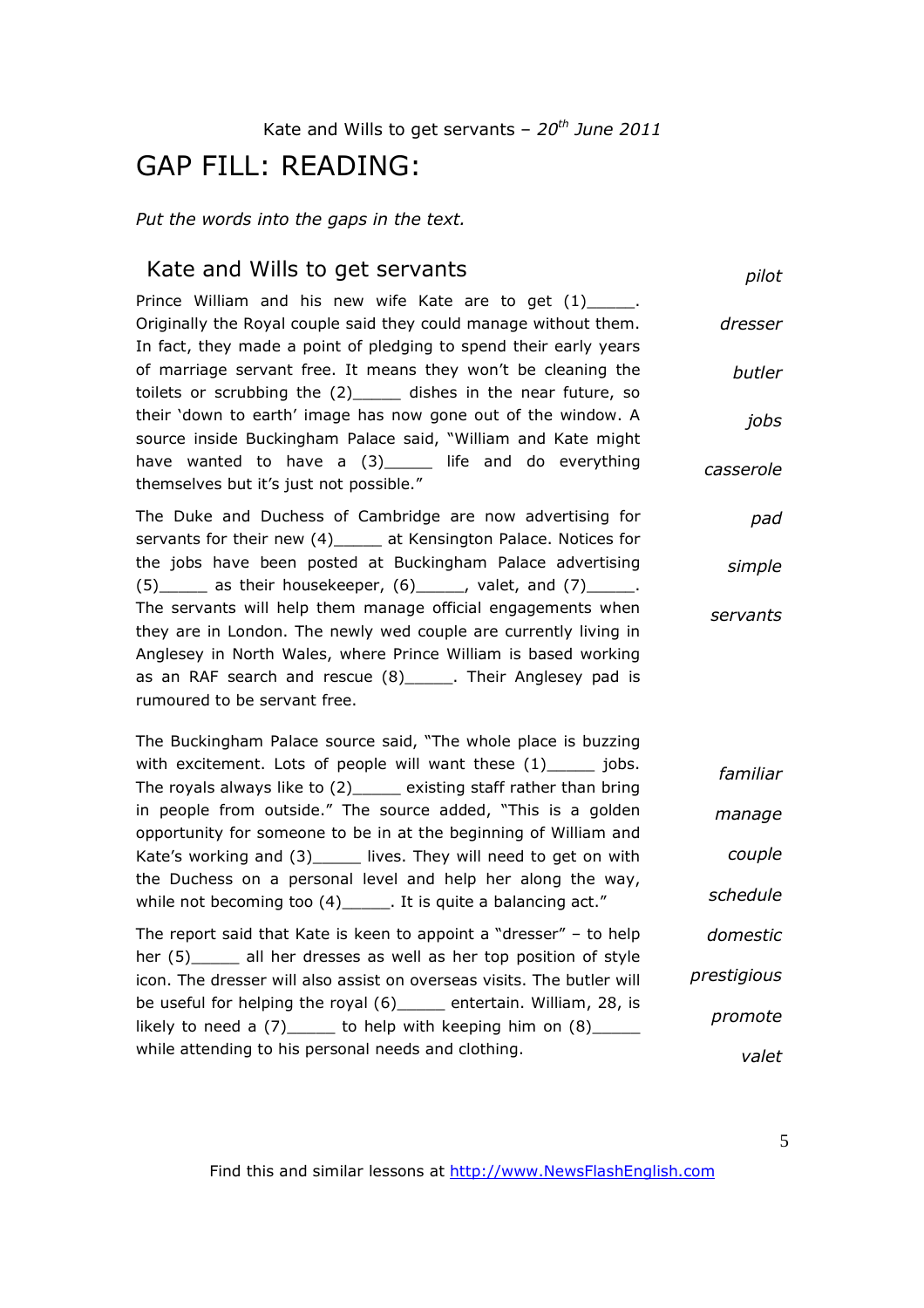## GAP FILL: LISTENING

*Listen and fill in the spaces.* 

### Kate and Wills to get servants

Prince William **Example 2** are to get servants. Originally the Royal couple said they could manage without them. In fact, they made a point of pledging to spend their early years of marriage servant free. It means they won't be cleaning the toilets or scrubbing in the near future, so their 'down to earth' image has now gone out of the window. A source inside Buckingham Palace said, "William and Kate might have wanted to have a simple life and do everything themselves but **Example 20** 

The Duke and Duchess of Cambridge are now advertising for servants for their new pad at Kensington Palace. Their new pad at Kensington Palace. posted at Buckingham Palace advertising jobs as their housekeeper, butler, valet, and dresser. The servants will help them manage official engagements when they are in London. The currently living in Anglesey in North Wales, where Prince William is based working as an RAF **working** as an RAF **working** as an RAF rumoured to be servant free.

The Buckingham Palace source said, "The whole place is buzzing with excitement. Lots of people will want these Theorem 2011. The royals always like to promote existing staff rather than bring in people from outside." The source added, "This is a \_\_\_\_\_\_\_\_\_\_\_\_\_\_\_\_\_\_\_\_\_\_\_\_\_\_ for someone to be in at the beginning of William and Kate's working and domestic lives. They will need to get on with the Duchess on a personal level and help her along the way, while not becoming too familiar. It is \_\_\_\_\_\_\_\_\_\_\_\_\_\_\_\_\_\_\_\_\_."

The report said that Kate is keen to appoint a "dresser" – to help her manage \_\_\_\_\_\_\_\_\_\_\_\_\_\_\_\_\_\_\_\_ well as her top position of style icon. The dresser will also assist on overseas visits. The butler helping the Royal couple entertain. William, 28, is likely to need a valet to help with keeping him on schedule while attending to his \_\_\_\_\_\_\_\_\_\_\_\_\_\_\_\_\_\_ clothing.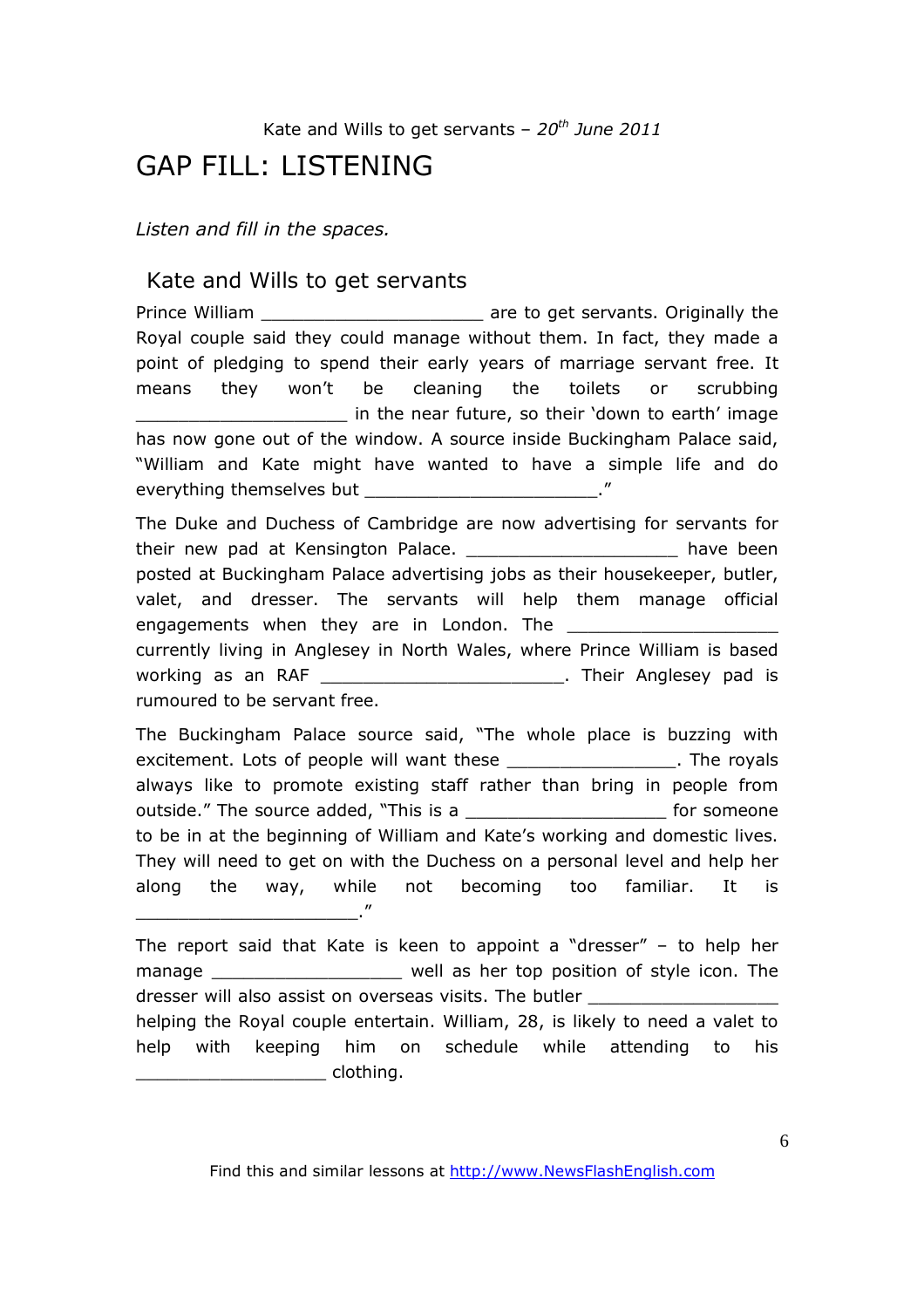## GRAMMAR

Put the words into the gaps in the text.

### Kate and Wills to get servants

*them*

Prince William and his new wife Kate are to get servants. Originally the Royal couple said they  $(1)$  manage without them. In fact, (2) made a point of pledging to spend their early years of marriage servant free. It means they won't be cleaning the toilets or scrubbing the casserole dishes in the near future, so their 'down to earth' image has now gone out of the window. A source inside Buckingham Palace said, "William and Kate (3) have wanted to have a simple life and do everything themselves but it's (4)\_ not possible." *their they might when*

The Duke and Duchess of Cambridge are now advertising for servants for their new pad at Kensington Palace. Notices for the jobs have been posted at Buckingham Palace advertising jobs as their housekeeper, butler, valet, and dresser. The servants will help (5) manage official engagements (6) they are in London. The newly wed couple are currently living in Anglesey in North Wales, (7) Prince William is based working as an RAF search and rescue pilot. (8) \_ Anglesey pad is rumoured to be servant free. *could where just*

The Buckingham Palace source said, "The whole place is buzzing with excitement. Lots of people will want these prestigious jobs. The royals always like to promote existing staff rather than bring in people from outside." The source added, "This is  $(1)$  golden opportunity  $(2)$  someone to be in at the beginning of William (3)\_\_ Kate's working and domestic lives. They will need to get on with the Duchess on a personal level and help her along the way, while not becoming (4) familiar. It is quite a balancing act." *a too the and*

The report said that Kate is keen to appoint a "dresser" – to help her manage all her dresses as well as (5)\_ top position of style icon. The dresser will also assist on overseas visits. The butler will be useful for helping (6) Royal couple entertain. William, 28, is likely to need a valet to help with keeping (7) on schedule while attending to (8) personal needs and clothing. *his him her for*